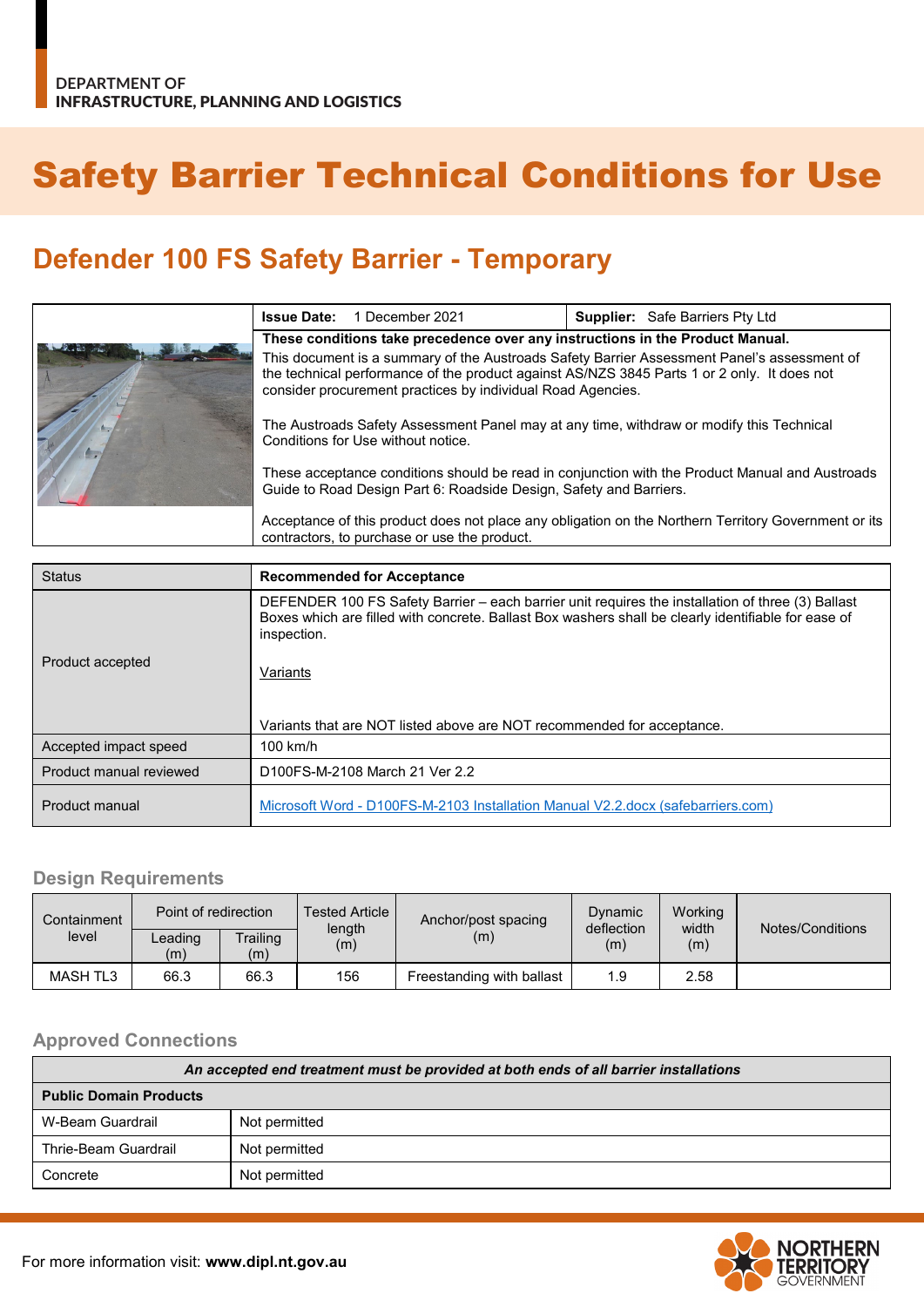| <b>Proprietary Products</b>                         |                                                                                                                                                                                                                                                                                                       |  |  |  |
|-----------------------------------------------------|-------------------------------------------------------------------------------------------------------------------------------------------------------------------------------------------------------------------------------------------------------------------------------------------------------|--|--|--|
| <b>LEGACY:</b><br>UNIVERSAL TAU-II Crash<br>Cushion | • LEGACY status recommended from 1 January 2021.                                                                                                                                                                                                                                                      |  |  |  |
|                                                     | • Refer to Universal Tau-II Crash Cushion Technical Conditions for Use.                                                                                                                                                                                                                               |  |  |  |
|                                                     | • The Defender 100 FS barrier adjacent to the Universal Tau-II Crash Cushion must be anchored to<br>the pavement as required by the Product Manual.                                                                                                                                                   |  |  |  |
|                                                     | • The Defender 100 FS to Universal TAU-II Crash Cushion transition must be used to connect the<br>crash cushion to the barrier.                                                                                                                                                                       |  |  |  |
|                                                     | • Leading and trailing points of redirection are considered to be 0.                                                                                                                                                                                                                                  |  |  |  |
|                                                     | • Reverse impacts into the transition section can produce a greater occupant severity value than<br>preferred. Where reverse impacts are possible (e.g. bi-directional traffic), a risk assessment must<br>be completed and steps to mitigate the likelihood of reverse impact should be implemented. |  |  |  |
|                                                     | . The installation is restricted to an impact speed of 80 km/h or less.                                                                                                                                                                                                                               |  |  |  |
| <b>ABSORB-M Crash Cushion</b>                       | • Refer to Absorb-M Crash Cushion Technical Conditions for Use.                                                                                                                                                                                                                                       |  |  |  |
|                                                     | • The Defender 70 to Absorb-M Crash Cushion transition must be used to connect the crash<br>cushion to the barrier.                                                                                                                                                                                   |  |  |  |
|                                                     | • This is a gating device.                                                                                                                                                                                                                                                                            |  |  |  |
|                                                     |                                                                                                                                                                                                                                                                                                       |  |  |  |
|                                                     | . The installation is restricted to an impact speed limit of 80 km/h or less.                                                                                                                                                                                                                         |  |  |  |
| <b>SLED Plastic Water Filled Crash</b>              | • Refer to SLED Plastic Water Filled Crash Cushion Technical Conditions for Use.                                                                                                                                                                                                                      |  |  |  |
| Cushion                                             | • The Defender 70 to SLED Crash Cushion transition must be used to connect the crash cushion to<br>the barrier.                                                                                                                                                                                       |  |  |  |
|                                                     | • This is a gating device.                                                                                                                                                                                                                                                                            |  |  |  |
| QUADGUARD M10 CZ Crash<br>Cushion                   | . Refer to QUADGUARD M10 CZ Crash Cushion Technical Conditions for Use.                                                                                                                                                                                                                               |  |  |  |
|                                                     | • The Defender 100 FS barrier adjacent to the Quadguard M10 CZ Crash Cushion must be<br>anchored to the pavement as required by the Product Manual.                                                                                                                                                   |  |  |  |
|                                                     | • The Defender transition to end terminal must be used to connect the crash cushion to the barrier.                                                                                                                                                                                                   |  |  |  |
|                                                     | • Reverse impacts into the transition section can produce a greater occupant severity value than<br>preferred. Where reverse impacts are possible (e.g. bi-directional traffic), a risk assessment must<br>be completed and steps to mitigate the likelihood of reverse impact should be implemented. |  |  |  |

### **Design Guidance**

| Minimum installation length    | 156 metres between crash cushions/terminals (tested article)                                                                                                                                                                                                                                                                                                                     |  |  |
|--------------------------------|----------------------------------------------------------------------------------------------------------------------------------------------------------------------------------------------------------------------------------------------------------------------------------------------------------------------------------------------------------------------------------|--|--|
| System width (m)               | 0.68                                                                                                                                                                                                                                                                                                                                                                             |  |  |
| Minimum distance to excavation | 1.90 – measured from the outer edge of the foot on the works side                                                                                                                                                                                                                                                                                                                |  |  |
| Slope limit                    | 10%                                                                                                                                                                                                                                                                                                                                                                              |  |  |
| Systems conditions             | Installation on top of a kerb is not recommended.<br>1.<br>2. All offsets are to be measured from the relevant outer edge of the foot. The foot is not<br>trafficable.<br>3. Each Defender 100 FS barrier unit requires the installation of three (3) Ballast Boxes which are<br>filled with concrete. Ballast Box washers shall be clearly identifiable for ease of inspection. |  |  |
| Gore area use                  | Permitted                                                                                                                                                                                                                                                                                                                                                                        |  |  |
| Pedestrian area use            | Permitted                                                                                                                                                                                                                                                                                                                                                                        |  |  |
| Cycleway use                   | Permitted                                                                                                                                                                                                                                                                                                                                                                        |  |  |
| Frequent impact likely         | Permitted                                                                                                                                                                                                                                                                                                                                                                        |  |  |
| Remote location                | Permitted                                                                                                                                                                                                                                                                                                                                                                        |  |  |
| Median use                     | Permitted                                                                                                                                                                                                                                                                                                                                                                        |  |  |